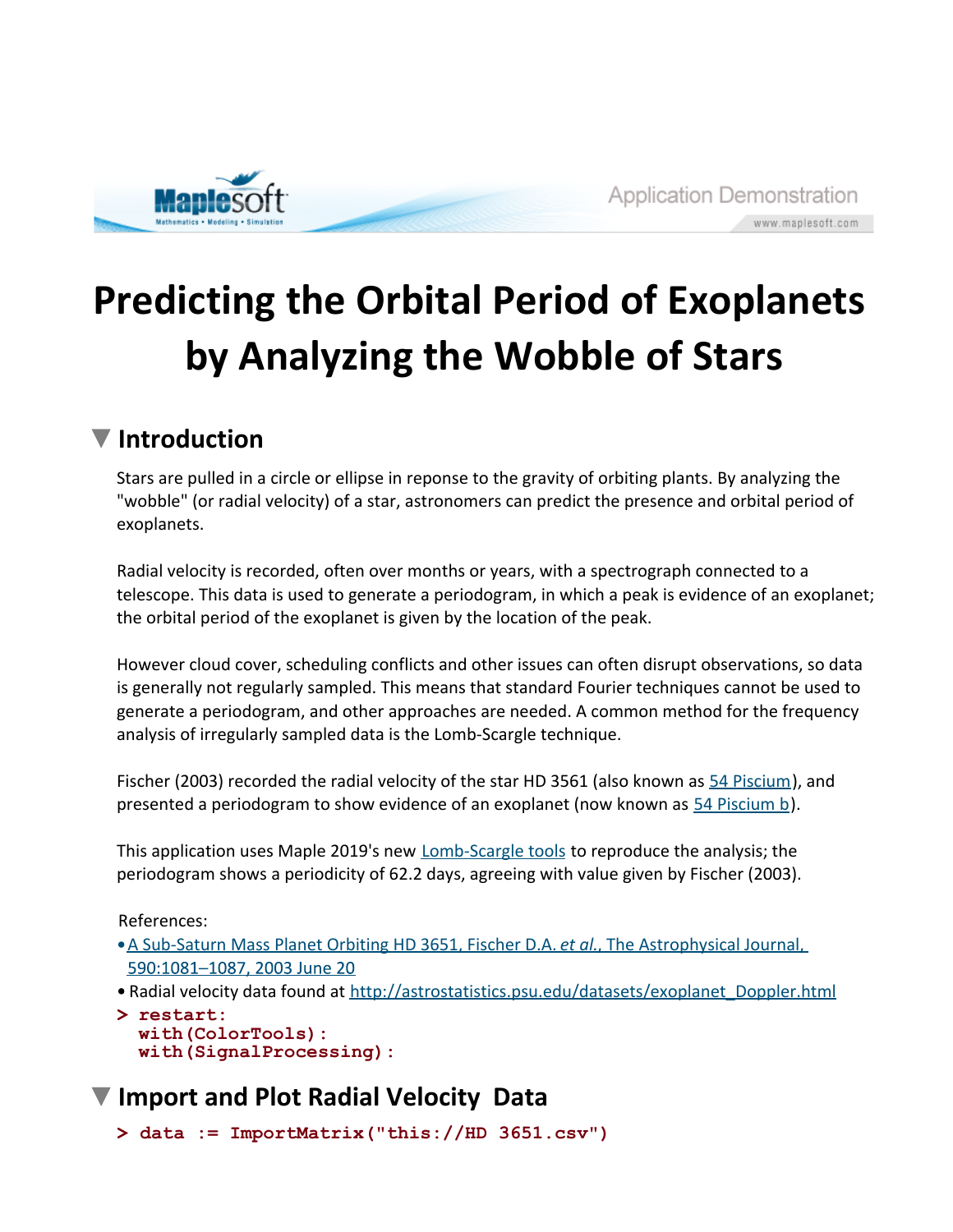|           |          |          | "JD-2440000" "Velocity (m/s)" "Uncertainty (m/s)" "Observatory" |        |  |
|-----------|----------|----------|-----------------------------------------------------------------|--------|--|
| $data :=$ | 7047.854 | 13.74    | 7.88                                                            | "Lick" |  |
|           | 7374.94  | $-3.19$  | 7.15                                                            | "Lick" |  |
|           | 7430.758 | 9.3      | 6.65                                                            | "Lick" |  |
|           | 7846.849 | $-7.82$  | 8.95                                                            | "Lick" |  |
|           | 8113.959 | $-4.21$  | 9.31                                                            | "Lick" |  |
|           | 8199.717 | $-13.79$ | 8.41                                                            | "Lick" |  |
|           | 8645.68  | $-3.08$  | 10.52                                                           | "Lick" |  |
|           | 8845.939 | 15.77    | 7.16                                                            | "Lick" |  |
|           | 8846.983 | 26.93    | 6.16                                                            | "Lick" |  |
|           |          |          |                                                                 |        |  |

 $139 \times 4$  Matrix

```
> timeData := data[2.., 1]:
  radialVelocityData := data[2.., 2]:
```

```
plot(
 timeData, radialVelocityData 
,style = pointline, symbol = solidcircle, color = Color
("RGB",[0, 79/255, 121/255])
           = boxed, size = [800, 400],labels = ["Julian Date - 2440000", "Radial Velocity (m/s)
"], labelfont = [Calibri], labeldirections = [horizontal, 
vertical]
,axesfont = [Calibri]
,title = "Radial Velocity of HD 3651", titlefont = 
[Calibri, 16]
,background = Color("RGB", [218/255, 223/255, 225/255])
,axis = [gridlines = [color = Color("RGB", [1, 1, 1])]]
);
```
**(2.1)**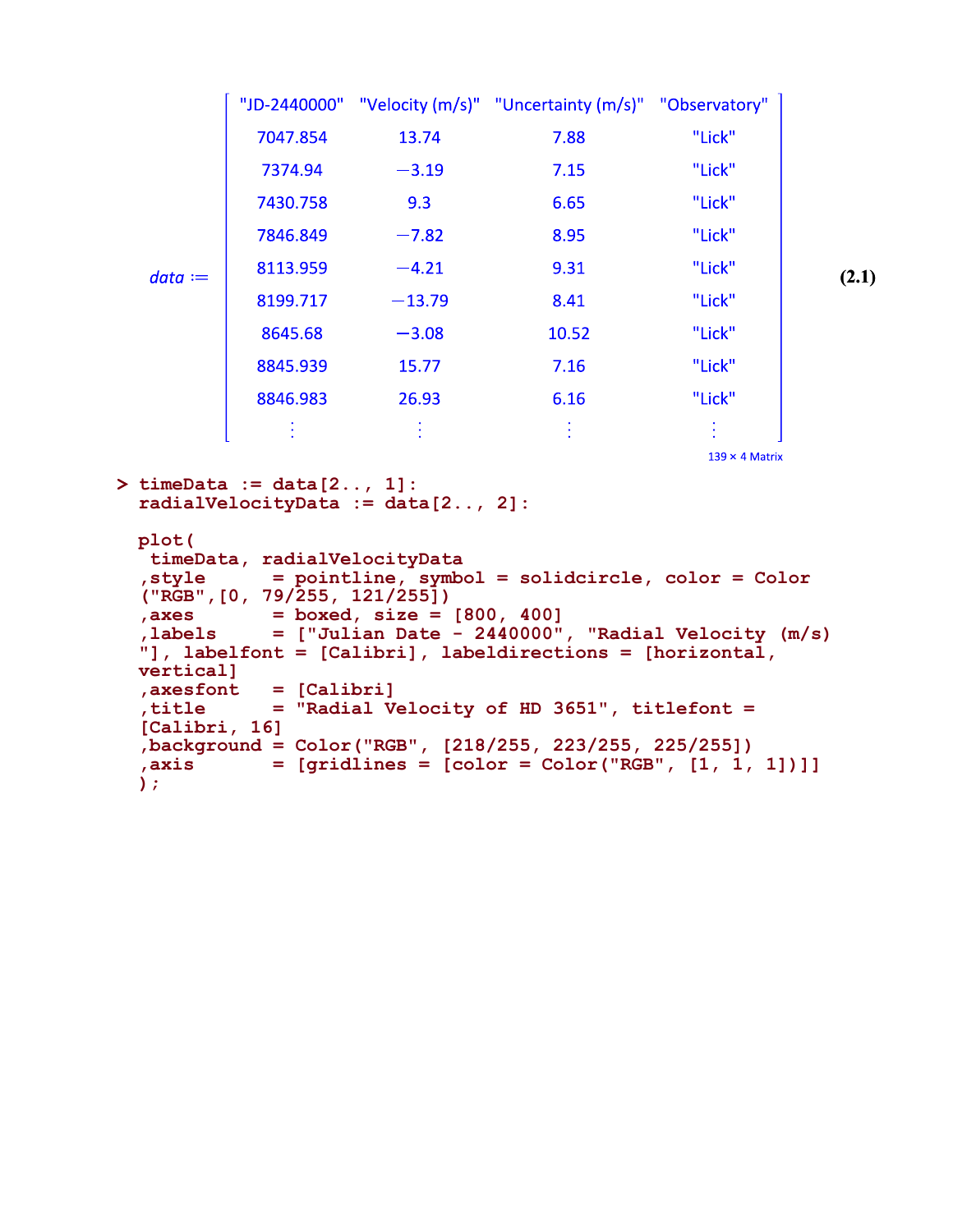

## **Lomb Scargle Periodogram**

Calculate and plot spectra

```
> 
frequencies, power:= LSSpectrum(timeData, radialVelocityData, 
 minimumfrequency = 1/10000, maximumfrequency = 0.1, outputdata =
 5000):
 plot(
```

```
 1/~frequencies, power
,thickness = 0, color = Color("RGB",[0, 79/255, 121/255])
,axes = boxed, size=[800, 400], axesfont = [Calibri]
             ,labels = ["Period (days)", "Power"], labelfont = [Calibri],
labeldirections = [horizontal, vertical]
,title = "Lomb-Scargle Periodogram of the Radial Velocity 
of HD 3651", titlefont = [Calibri,16]
,background = Color("RGB", [218/255, 223/255, 225/255])
\text{axis}[1] = [\text{mode} = \text{log}, \text{gridlines} = [\text{color} = \text{Color}("RGB", [1, \text{log}])1, 1])]]
             = [gridlines = [color = Color("RGB", [1, 1, 1])]]
);
```